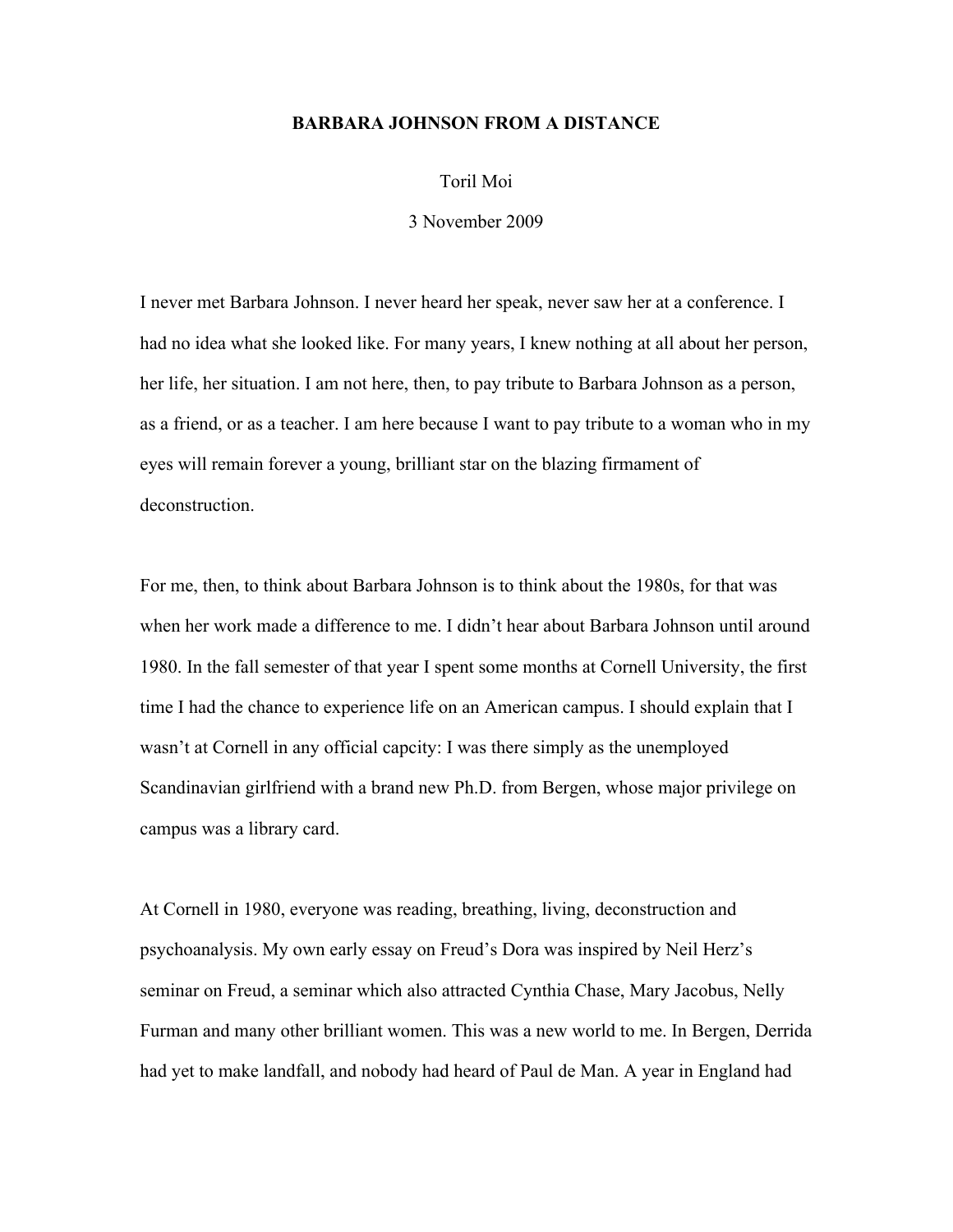vastly improved my knowledge of Althusser, Lacan, and Trotsky, but I still didn't really know who Paul de Man was, let alone why everyone was going on about him. To get my bearings in the American poststructuralist landscape was not going to be easy. At the same time, my first allegiance was not to this or that literary theory but to feminism. And looking around me as a feminist it was impossible to avoid the facts: the poststructuralist master thinkers were as male as the New Critics, the structuralists, the existentialists and the phenomenologists they replaced.

For years, moreover, I had been a student in a department without a single female teacher. However exciting the new theory was, I was heartily fed up with the patriarchal business as usual in the theory world. Into this testosterone soup, a name was suddenly dropped: Barbara Johnson. Apparently, this young woman, not so very much older than me, while still a graduate student, or maybe she was just out of graduate school, I wasn't sure, had written an essay in which she cleverly outwitted Derrida's immensely clever outwitting of Lacan. Or maybe it was the other way around. Whichever way around it was, everyone thought she was the most brilliant thing, a new comet, a young star.

This was thrilling news: Barbara Johnson, whoever she was, was evidence that women, even young women, could be taken seriously as intellectuals. I sat down to read "The Frame of Reference: Poe, Lacan, Derrida", published in the legendary issue no 55/56 of *Yale French Studies* called *Literature and Psychoanalysis. The Question of Reading: Otherwise* (1977), which everyone at Cornell appeared to be clutching under their arm as they dodged the squirrels on their way across campus.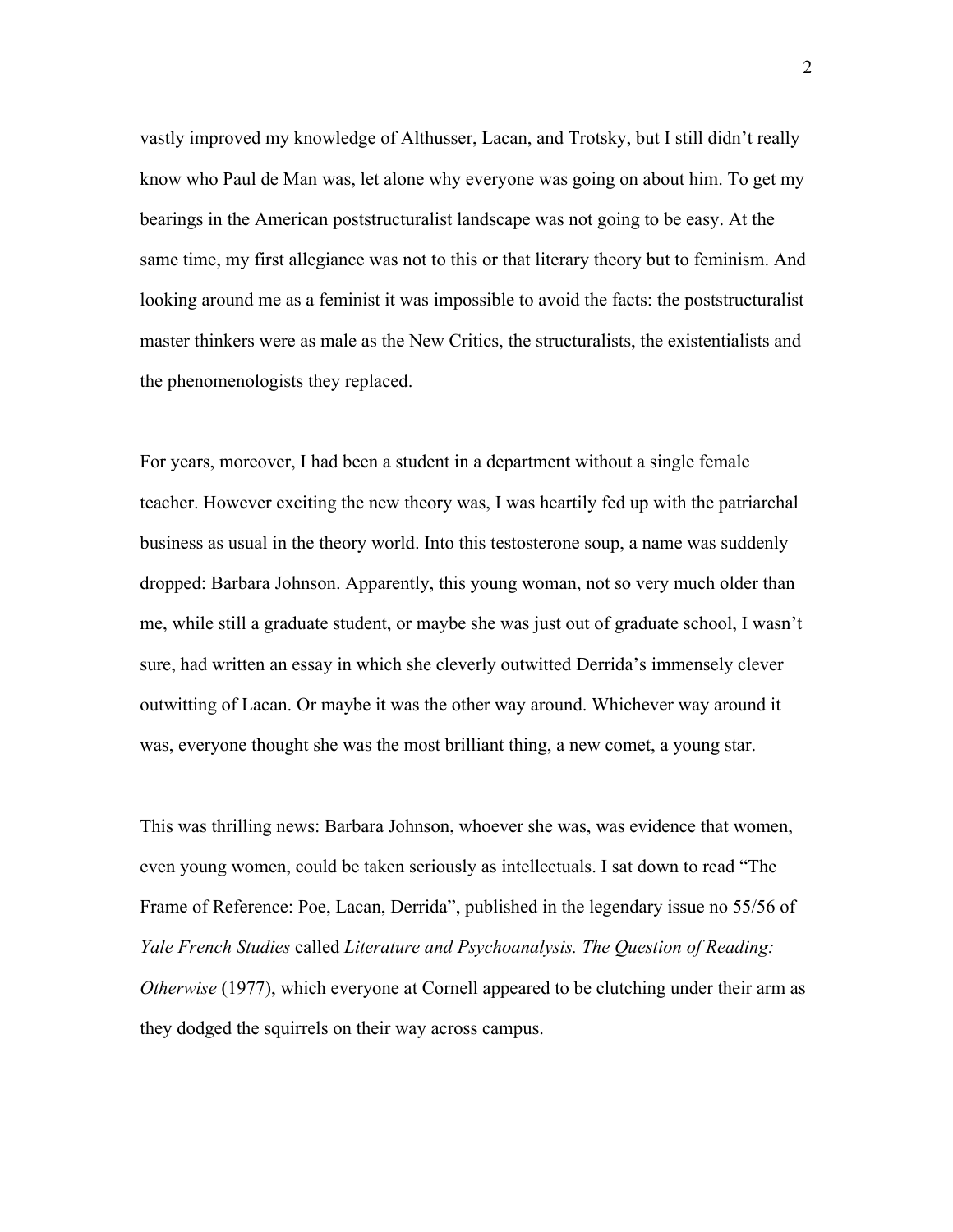My first effort to read "The Frame of Reference" was a failure: Barbara Johnson's essay was incomprehensible, at least to me. Also, it had no women in it. By the time I reached the punchline, which appeared to be the claim that: "What is undecidable is whether a thing is decidable or not" (p. 146 in *The Critical Difference*), I was exhausted. It was only too obvious that I lacked the frame of reference required to read "The Frame of Reference." It was going to take me years to "get" it, I thought. In fact, the heady atmosphere at Cornell sped up the process, and only a few months later I reread "The Frame of Reference," and was duly impressed. So young, so clever, so learned!

*The Critical Difference*, Barbara Johnson's collection of brilliant essays appeared in 1980. It contained sentences like "A deconstructive reading is a reading that analyzes the specficity of a text's critical difference from itself" (p. 5). I was awed, but skeptical, too. A feminist from a hamlet by a Norwegian fjord is not a natural born deconstructionist. I knew in my heart that I didn't really see the point of analyzing the text's critical difference from itself. But I wasn't going to say that, not then, and not for a long time, for I also knew that I lacked the frame of reference to say it without giving my more sophisticated colleagues good reasons to dismiss me for sounding like a character out of Fargo.

I spent the next five years mostly in England, mostly working part time and looking for a job, and mostly wondering whether to give up literary criticism for something more likely to pay the bills, but also, in between all that worrying, writing my first book, *Sexual/Textual Politics*. The year that book was published, in 1985, I finally found a job, and moved back to the University of Bergen. Around the same time, I heard that Barbara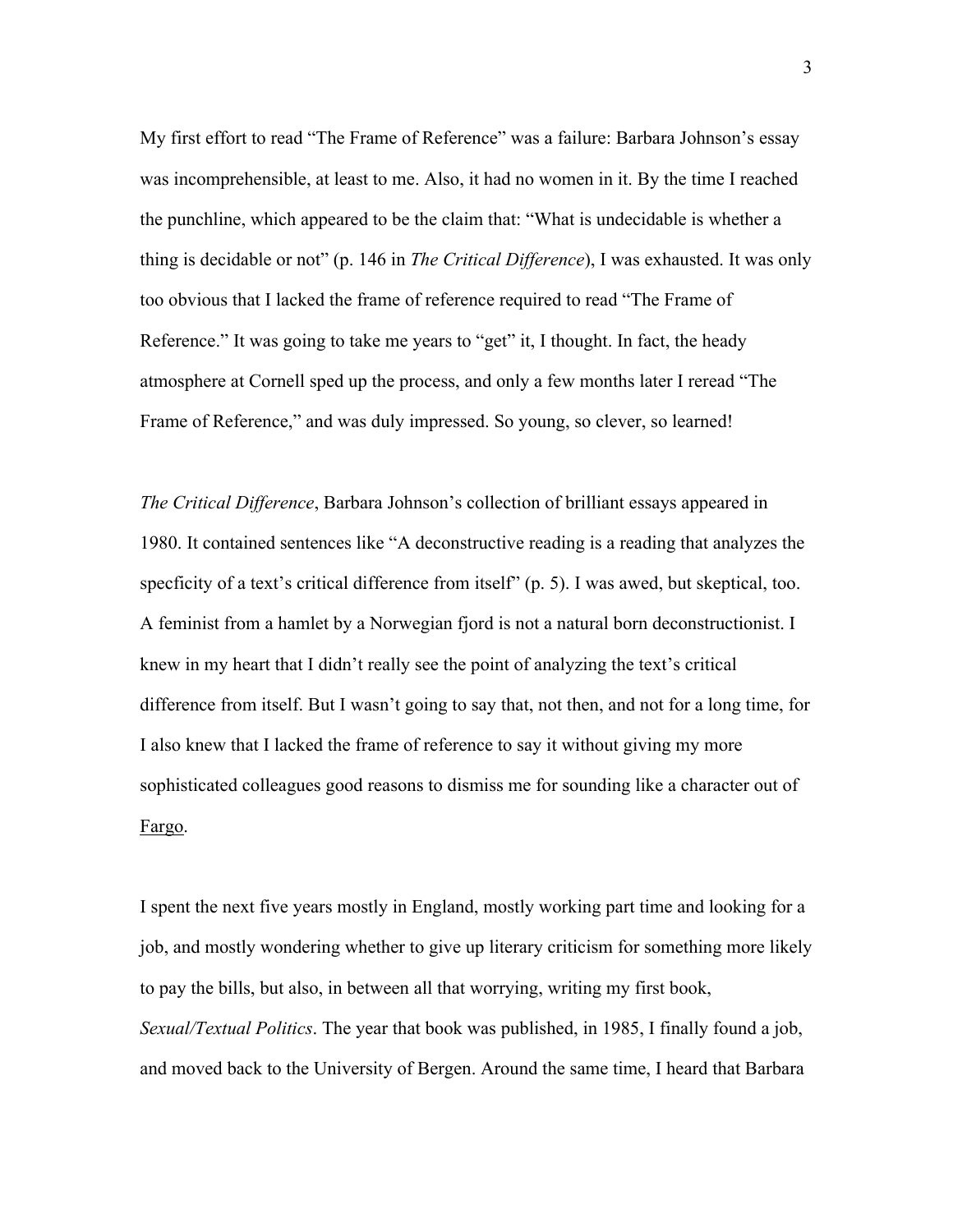Johnson had moved from Yale to Harvard. Looking at Barbara Johnson from across the North Atlantic, I thought that Pierre Bourdieu had a point: Barbara Johnson had massive amounts of symbolic capital, she was the very incarnation of distinction: her tastes were refined, she wrote about Mallarmé and Baudelaire, she moved among the most famous intellectuals in the world, and had, apparently, never set foot outside the most elite educational institutions. For me back then, as for so many other academics who work outside the charmed circle of American elite universities, inside and outside the United States, Barbara Johnson began to represent something more than just a brilliant woman intellectual: she was becoming the very image of the privileged American academic. Admired, but also slightly under suspicion, she was then as other to my world as I was other to hers.

Yet Barbara Johnson didn't let herself be confined to that elitist image. Out of all that refined French poetry and supremely self-conscious deconstruction a different voice began to emerge. There was, early on, a witty talk on "Gender Theory and the Yale School," where she set the tone by remarking that "Like others of its type, the Yale School has always been a Male school" (*A World of Difference*, p. 32), and acknowledging that "The Frame of Reference" did indeed suffer from some gender trouble.

She moved out of the Male School, into an outspoken concern with gender and race, with psychoanalysis and social justice. I loved her 1986 essay "Apostrophe, Animation, and Abortion," which I often used in my teaching in Bergen. In her collection of essays from 1987, *A World of Difference* she ranged widely across questions of gender and race, and